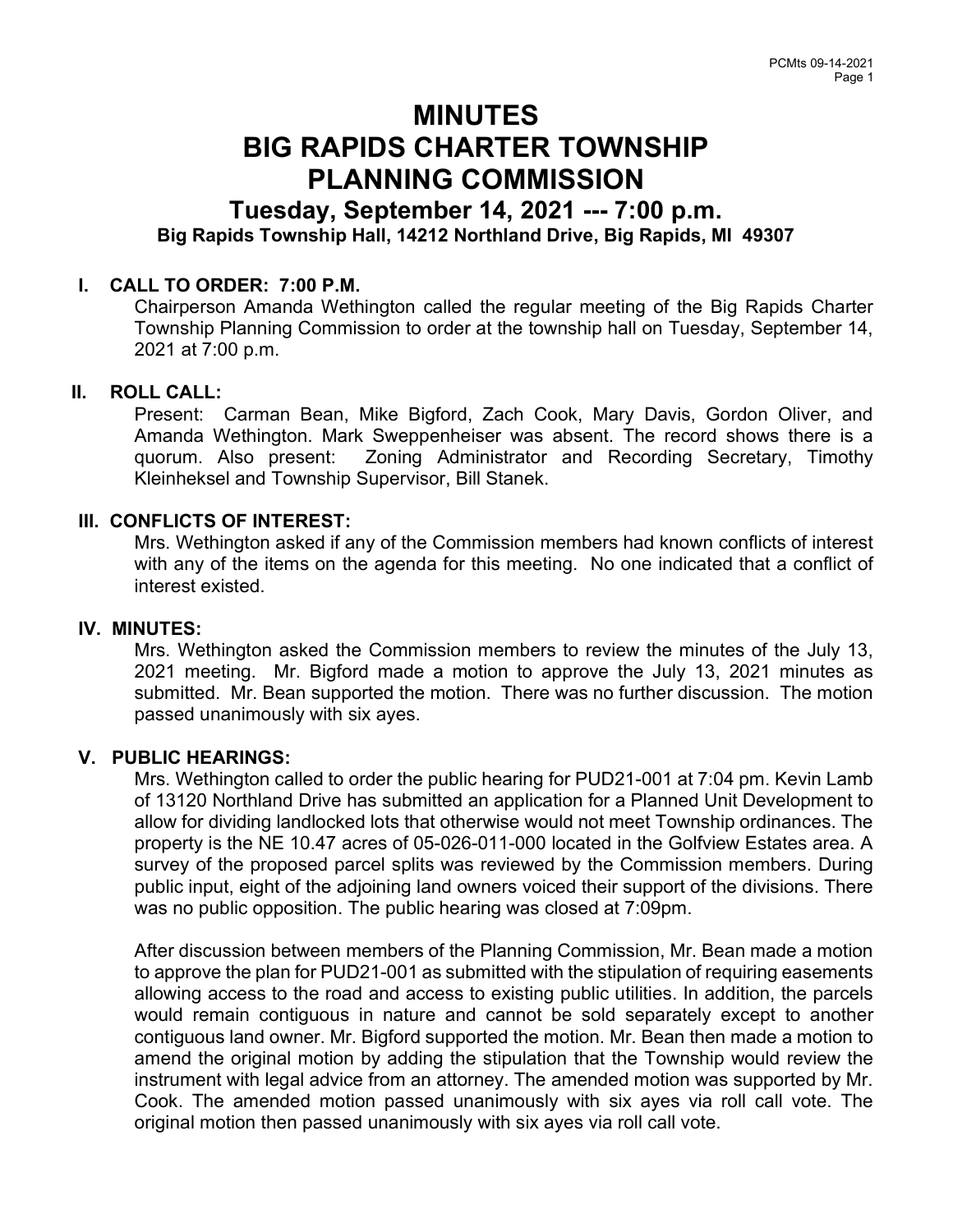Mrs. Wethington called to order the public hearing for SUP21-005 at 7:42pm. Harvey-Magnuson LLC of 22566 13 Mile Road has submitted an application for special use to allow operation of a dog care facility. Mrs. Amanda Magnuson presented the application saying that they are looking for a piece of land to build a dog boarding business. They are proposing to split approximately 2 acres from this parcel to accommodate the business. Public comment from adjoining land owners all included concerns of excessive noise from the facility. Michele Harvey, owner of the original parcel stated that there is existing noise from various farm animals in the area and in her opinion that is part of country living. The public hearing was closed at 8:02pm. The Planning Commission members reviewed the following standards and requirements of a Special Use request: (1) The nature, location, and size of the special use shall not change the essential character of the surrounding area, nor disrupt the orderly and proper development of the district as a whole. The use shall not be in conflict with or discourage the adjacent or neighboring lands or buildings. (2) The special use shall not diminish the value of the land, buildings or structures in the neighborhood. (3) The special use shall not increase traffic hazards or cause congestion on the public highways or streets of the area. Adequate access to the parcel shall be furnished. (4) The water supply and sewage disposal system shall be adequate for the proposed special use by conforming to State and County Health Department requirements, and the special use shall not over-burden any existing services or facilities. (5) Uses by special permit shall not be significantly more objectionable to nearby properties by reason of traffic, noise, vibrations, dust, fumes, odor, smoke, glare, lights, or disposal of waste than the operation of any principal permitted use, nor shall the special use increase hazards from fire or other dangers to either the property or adjacent property. (6) The Planning Commission may require that the premises be permanently screened from adjoining or contiguous properties by a wall, fence, plant screen and/or other approved enclosure when deemed necessary to buffer the surrounding uses from objectionable noise, light, etc., created by the special use. (7) The special use shall be consistent with the intent and purpose of this Ordinance and with the intent of the Land Use Plan for the Township. The special use shall be compatible with the natural environment and shall not be inimical to the public health, safety and general welfare. Discussion by Planning Commission members included questions of State licensing requirements, exact plan on how to control the noise, real estate appraisal of property value impact, engineered drawings giving allowable decibel levels contained inside building and allowable outside decibel levels. Mr. Bean made a motion to table SUP21-005 to allow the applicants to submit additional blueprints showing how to control excessive noise. Motion to table was supported by Mr. Bigford.

## VI. SITE PLAN APPROVALS:

PZ21-0011 Four Seasons Rental, 17943 205<sup>th</sup> Avenue, Big Rapids, MI. Mr. Kenneth Brininstool presented the site plan for the storage units. After discussion, Mr. Bean made a motion to approve the site plan for PZ21-0011 Four Seasons Rental. Mr. Oliver supported the motion. There was no further discussion. The motion passed unanimously with six ayes via roll call vote.

PZ21-0012 Crusted Creations 231, 13472 Northland Drive, Big Rapids, MI. Ms. Morgan Durga presented the site plan for the food establishment. After discussion, Mrs. Davis made a motion to approve the site plan for PZ21-0012 Crusted Creations. Mr. Oliver supported the motion. The motion passed unanimously with six ayes via roll call vote.